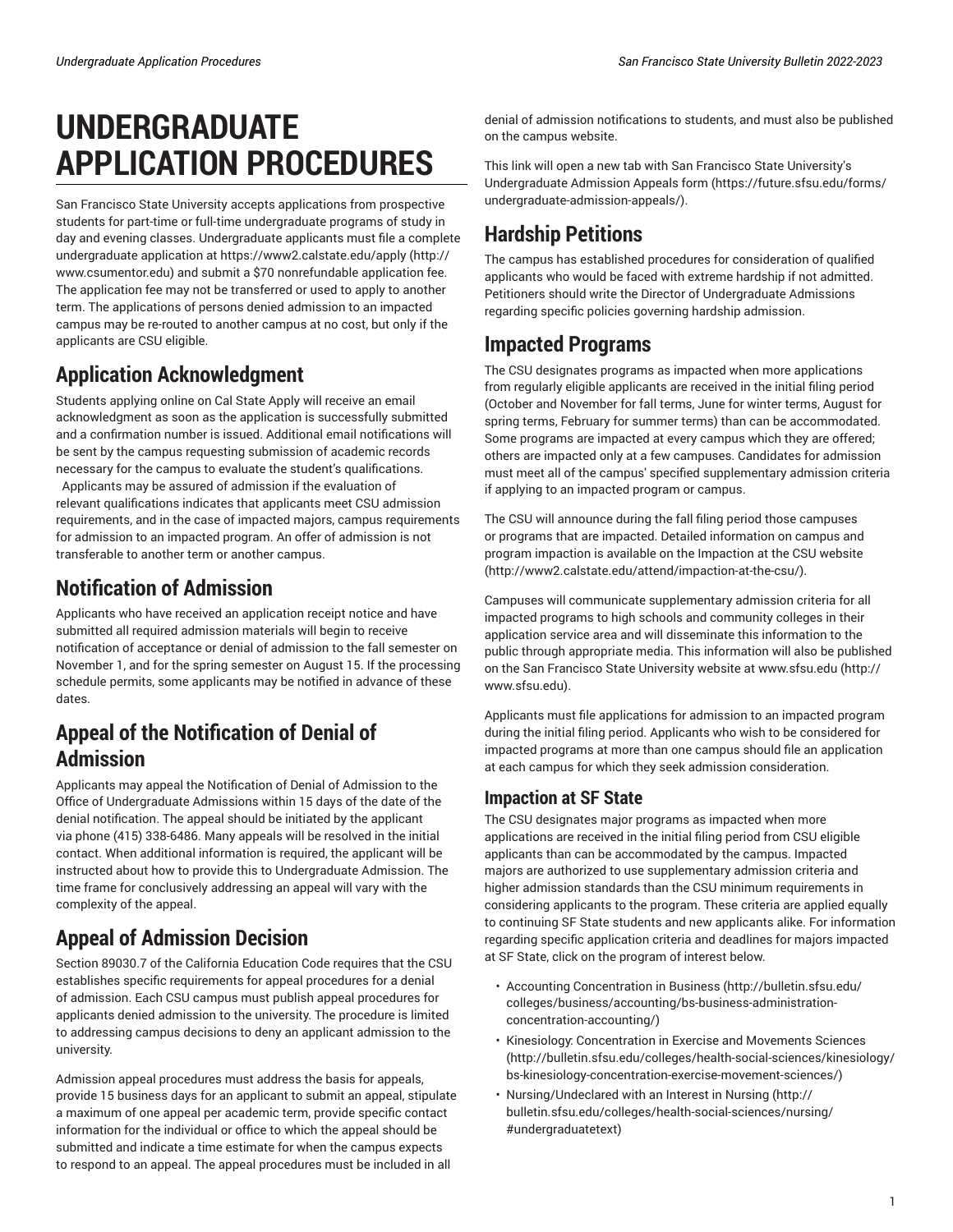- [Psychology \(http://bulletin.sfsu.edu/colleges/science-engineering/](http://bulletin.sfsu.edu/colleges/science-engineering/psychology/#undergraduatetext) [psychology/#undergraduatetext\)](http://bulletin.sfsu.edu/colleges/science-engineering/psychology/#undergraduatetext)
- [Social](http://bulletin.sfsu.edu/colleges/health-social-sciences/social-work/#undergraduatetext) Work [\(http://bulletin.sfsu.edu/colleges/health-social-sciences/](http://bulletin.sfsu.edu/colleges/health-social-sciences/social-work/#undergraduatetext) [social-work/#undergraduatetext\)](http://bulletin.sfsu.edu/colleges/health-social-sciences/social-work/#undergraduatetext)

#### **Supplementary Admission Criteria**

Each campus with impacted programs or class-level admission categories uses supplementary admission criteria in screening applicants. Supplementary criteria may include rank-ordering of freshman applicants based on the CSU eligibility index or rank-ordering of transfer applicants based on verification of the Associate in Arts for Transfer (AA-T) or Associate in Science Transfer (AS-T) degrees, the overall transfer grade point average (GPA), completion of specified prerequisite courses and a combination of campus-developed criteria. Applicants for freshman admission to impacted campuses or programs may need to have a higher "a-g" GPA . In no case will standardized test scores be utilized in making freshman admission decisions.

The supplementary admission criteria used by individual campuses to screen applicants are made available by the campuses to all applicants seeking admission to an impacted program. Details regarding the supplemental admissions criteria are also provided at [http://](http://future.sfsu.edu/impaction/) [future.sfsu.edu/impaction](http://future.sfsu.edu/impaction/) (<http://future.sfsu.edu/impaction/>).

# **Undergraduate Admission Requirements**

#### **Test Requirements**

Freshman and transfer applicants who have fewer than 60-semester or 90-quarter units of transferable college credit must submit scores for either the ACT or the SAT. Please note: SF State is not currently accepting applications from lower-division transfer applicants. Persons who apply to an impacted program may be required to submit test scores and should take the test no later than November or December. Test scores are also used for advising and placement purposes. Registration forms and dates for the SAT or ACT are available from school or college counselors or a CSU campus testing office. Students may also write to or call:

#### **For SAT**

The College Board Registration Unit, Box 6200 Princeton, NJ 08541–6200 (609) 771-7588 [www.collegeboard.org](http://www.collegeboard.org) (<http://www.collegeboard.org>)

#### **For ACT**

ACT Registration Unit P.O. Box 414 Iowa City, IA 52240 (319) 337-1270 [www.act.org](http://www.act.org) (<http://www.act.org>)

#### **TOEFL Requirement**

All undergraduate applicants whose native language is not English and who have not attended schools at the secondary level or above for at least three years full-time where English is the principal language of instruction must present a minimum score of 61 on the internetbased Test of English as a Foreign Language (TOEFL), 500 on the paperbased TOEFL, or 173 on the computer-based TOEFL. Students whose native language is English and attended an educational institution at the secondary level or above where English was the principal language of instruction for at least three years full time will not be held to the TOEFL admission requirement. Some majors may require higher scores. Institutional TOEFL scores are not accepted. Campuses specify the

conditions for meeting the requirement of three years of full-time English language instruction. Achieving the minimum TOEFL score shall be evidence of the applicant's English competency at a level that will allow the applicant to participate satisfactorily in and benefit from University study. For complete information regarding TOEFL, go to [www.toefl.org](http://www.toefl.org) [\(http://www.toefl.org](http://www.toefl.org)).

## **Freshman Requirements: First-Time Freshmen Applicants**

A first-time freshman is a student who has earned no college credit beyond the summer immediately following high school graduation.

Generally, applicants will qualify for consideration for first-time freshman admission if they meet the following requirements:

- 1. Have *graduated* from high school, have earned a Certificate of General Education Development (GED) or have passed the California High School Proficiency Examination (CHSPE);
- 2. Complete the 15-unit comprehensive "a-g" pattern of college preparatory courses;
- 3. Have completed, with grades of C- or better, each of the courses in the comprehensive pattern of college preparatory subject requirements also known as the "a-g" pattern (see "Subject Requirements"); and
	- The CSU will accept "Credit" or "Pass" grades to satisfy "a-g" requirements completed during Winter, Spring, Summer or Fall 2020 terms and during Winter, Spring or Summer 2021 terms. The CSU expects and assumes that high school Pass (Credit) grades will represent work completed at the C- or higher level.
- 4. Earn a qualifying "a-g" grade point average (GPA) as described below. • California residents and graduates of California high schools will be eligible for admission by earning a 2.50 or greater "a-g" GPA.
	- Any California high school graduate or resident of California earning a GPA between 2.00 and 2.49 may be evaluated for admission based upon supplemental factors such as number of courses exceeding minimum "a-g" requirements, household income, extracurricular involvement, and other available information that would inform the campus admission decision.
	- Non-California residents may be eligible for admission to the CSU by earning a 3.00 or greater "a-g" GPA along with other supplemental factors utilized by the individual campus, including those outlined by impacted campuses and programs.
	- Any Non-California resident earning a GPA between 2.47 and 2.99 may be evaluated for admission based upon supplemental factors such as number of courses exceeding minimum "a-g" requirements, household income, extracurricular involvement, and other available information that would inform the campus admission decision.
- 5. Each CSU campus will determine the supplemental factors used with GPA to determine eligibility in these cases and communicate these criteria publicly for prospective students.

The California State University (CSU) has temporarily suspended the use of ACT/SAT examinations in determining admission eligibility for all CSU campuses for the 2021-2022 and 2022-2023 academic years.

#### **Honors Courses**

Up to eight semesters of honors courses taken in the last three years of high school, including up to two approved courses taken in the tenth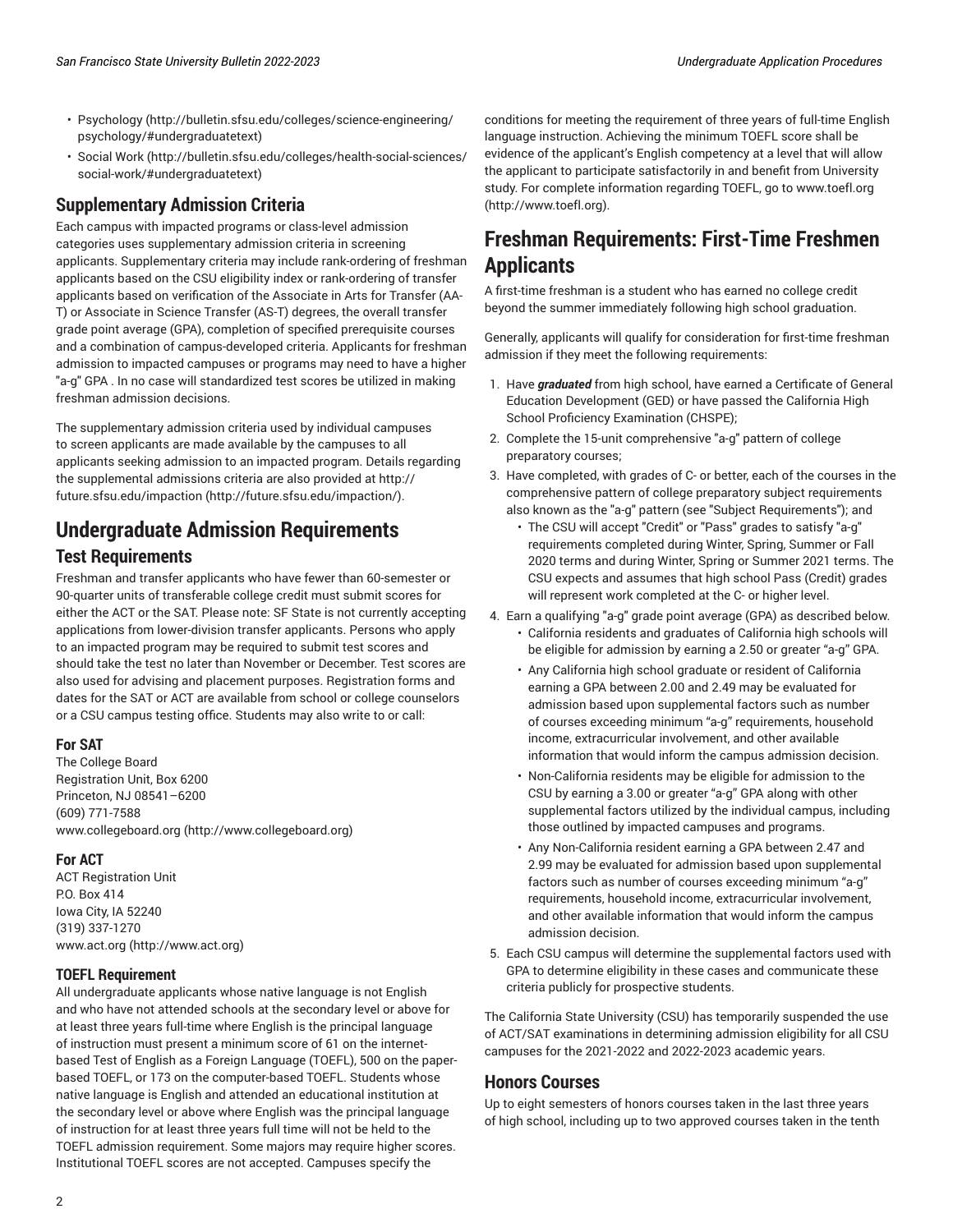grade, can be accepted. Each unit of A in an honors course will receive a total of 5 points; B, 4 points; and C, 3 points.

**Note:** A grade point average of 3.0 and above qualifies with any score on the ACT or SAT. Applicants from outside of SF State's six-county service area may be held to different requirements. A grade point average of below 2.0 does not qualify for regular admission.

### **Subject Requirements**

The California State University requires that first-time freshman applicants complete, with grades of C or better, a comprehensive pattern of college preparatory study totaling 15 units. A "unit" is one year of study in high school.

- Two years of social science, including one year of U.S. history, or U.S. history and government;
- Four years of English;
- Three years of mathematics (algebra, geometry, and intermediate algebra);
- Two years of laboratory science (one year of biological science and one year of physical science, both must include laboratory instruction);
- Two years in the same language other than English (subject to waiver for applicants demonstrating equivalent competence);
- One year of visual and performing arts (art, dance, drama/theater, or music);
- One year of electives selected from English, advanced mathematics, social science, history, laboratory science, foreign language, visual and performing arts, or other courses approved and included on the UC/CSU "a-g" list.

#### **Subject Requirement Substitution for Students with Disabilities**

All freshman applicants are encouraged to complete 15 units of college preparatory subjects. If an applicant is otherwise qualified but unable to complete certain subjects because of a disability, an appeal can be made to the Admissions Office. The appeal committee recommends that the appeal include disability documentation by a qualified professional that illustrates how the disability has affected academic performance.

Subject Substitutions for Students with Disabilities: After admission to and enrollment in the University, students with disabilities who find they need to seek a course substitution should consult with the Disability Programs and Resource Center and be aware that course substitutions may limit later enrollment in certain majors.

#### **Language Other Than English (LOTE) Requirement**

The language other than English subject requirement may be satisfied by applicants who demonstrate equivalent competence in another language comparable to two years of high school foreign language study. Consult with a school counselor or the campus admissions office or Student Outreach Services for further information.

#### **Making Up Missing College Preparatory Subject Requirements**

Lower-division applicants who did not complete subject requirements while in high school may make up missing subjects in any of the following ways.

- Complete appropriate courses with a C or better in adult school or high school summer sessions.
- Complete appropriate college courses with a C or better. One college course of at least 3-semester or 4-quarter units is considered equivalent to one year of high school study.
- Earn acceptable scores on specified examinations, e.g., SAT subject tests.

Please consult with any CSU admissions office for further information about alternative ways to satisfy the subject requirements.

**Note:** Many CSU campuses, including San Francisco State University, are not accepting lower-division transfers. Ask the CSU campus if you can apply as a freshman or sophomore transfer before taking college courses to make up high school subject requirements.

#### **Conditional Admission**

San Francisco State University may conditionally admit first-time freshman applicants based on their academic preparation through the junior year of high school and planned coursework for the senior year. The University will monitor the final terms of study to ensure that admitted students complete their secondary school studies satisfactorily, including the required college preparatory subjects, and graduate from high school. Students are required to submit an official transcript after graduation to certify that all coursework has been satisfactorily completed. Official high school transcripts must be received prior to the deadline set by the University. In no case may documentation of high school graduation be received any later than the census date for a student's first term of SF State enrollment. The University may rescind admission decisions, cancel financial aid awards, withdraw housing contracts and cancel any University registration for students who are found to be ineligible after the final transcript has been evaluated.

Applicants will qualify for regular (non-conditional) admission when the University verifies that they have graduated and received a high school diploma, have completed the comprehensive pattern of college preparatory "a–g" subjects and, if applying to an impacted program have met all supplementary criteria.

#### **High School Students**

Students still enrolled in high school are considered for enrollment in certain special programs if recommended by the principal and the appropriate campus department chair, and if preparation is equivalent to that required of eligible California high school graduates. Such admission is only for a specific program and does not constitute a right to continued enrollment.

### **California Promise**

The California Promise Program enables a specific number of campuses of the California State University (CSU) to establish pledge programs for entering first-time students who are both interested and able to complete baccalaureate degrees in four years. Many campuses have also established programs for students with Associate Degrees for Transfer from any California Community College to complete their baccalaureate degrees in two years. The program is limited to students who are residents of California.

Students who commit to enter either the 4-year or 2-year pledge will be given a priority registration appointment for each state-supported enrollment period and will be provided with routine and thorough academic advisement. To remain in the program, students must meet with their advisors as prescribed, develop an enrollment plan, and